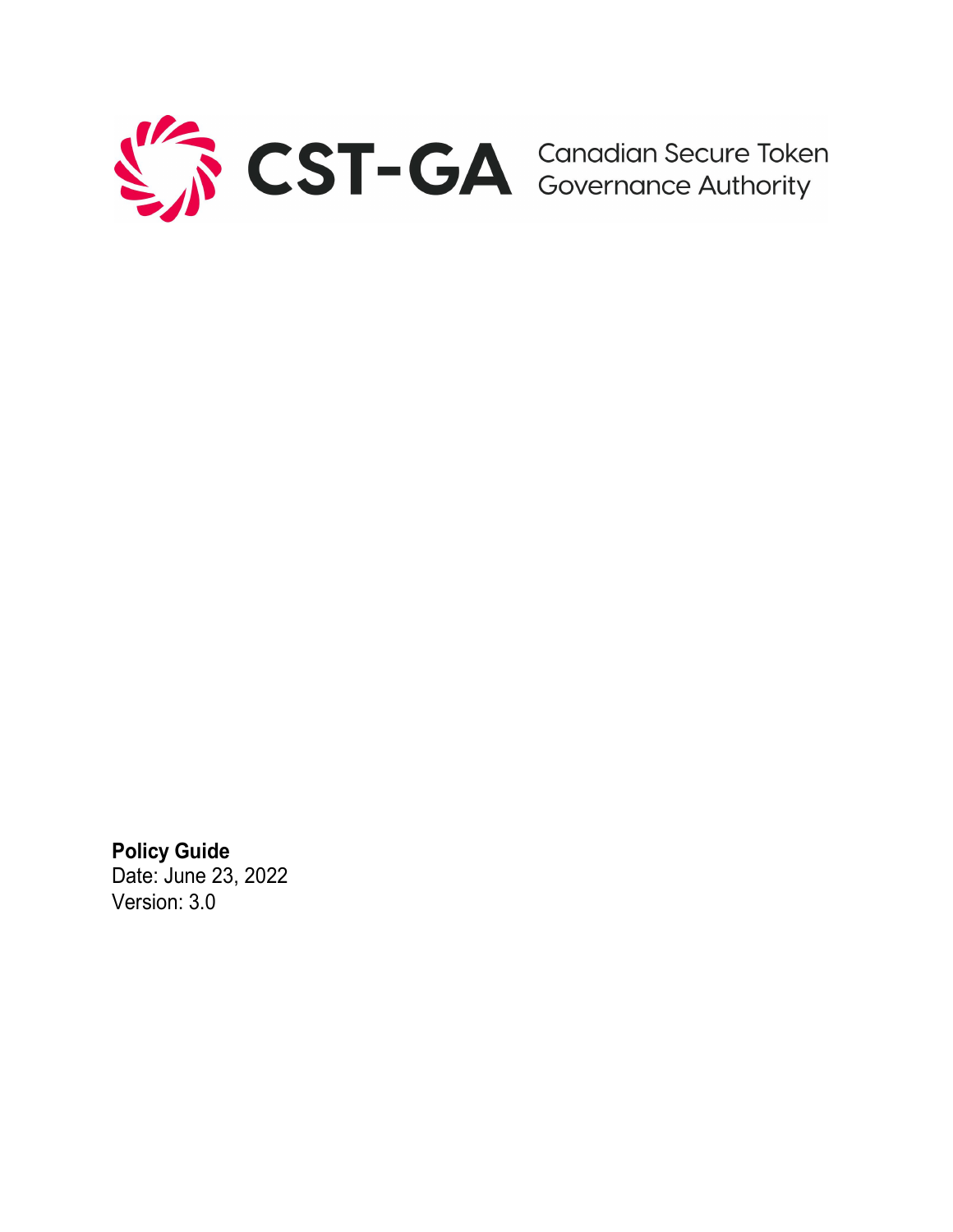

# **Table of Contents**

| Policy 002 - RESCINDED Canadian SHAKEN Certificate - Restrictions on Use  9 |  |
|-----------------------------------------------------------------------------|--|
|                                                                             |  |
| Policy 004 - Revocation of STI Service Provider Code (SPC) Token 12         |  |
| Policy 005 - Reinstatement of STI Service Provider Code (SPC) Token18       |  |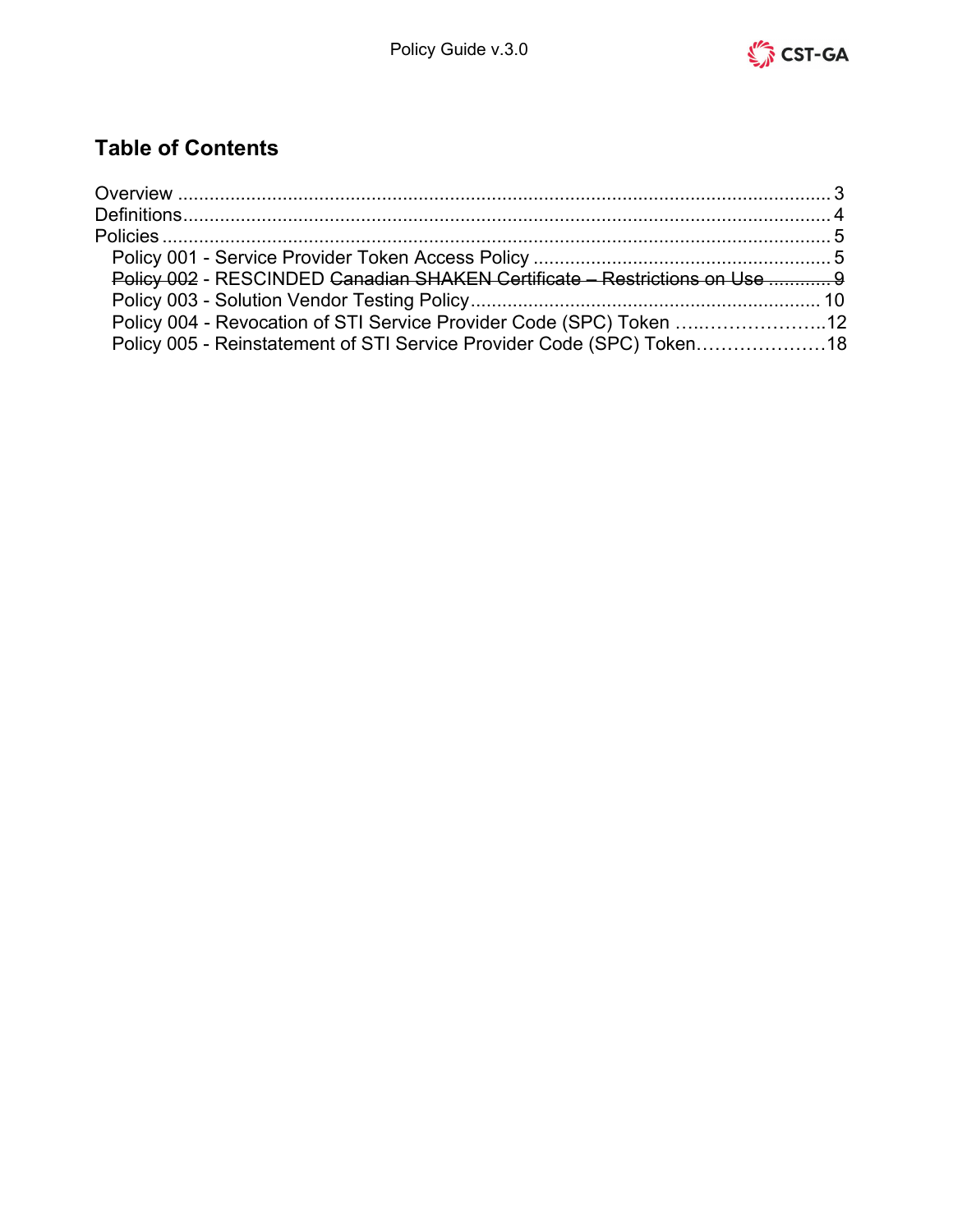

# <span id="page-2-0"></span>**Overview**

The Canadian Secure Token Governance Authority ("CST-GA") has been directed by the Canadian Radio- television and Telecommunications Commission ("CRTC") Compliance and Enforcement Sector Decision 2019-403 to fulfill the following responsibilities in accordance with ATIS 1000080.v003 and its successors:

- 1. define policies and procedures governing which entities can acquire STI certificates and,
- 2. establish policies governing which entities can manage the PKI and issue STI certificates.

This Guide is a repository of policy decisions made by the CST-GA Shareholders' Board from time to time and provides a single source reference for all such policies.

All policies may be reviewed and amended from time to time by the CST-GA Shareholders' Board.

| Revision # Reason |                                                                                                                                           |
|-------------------|-------------------------------------------------------------------------------------------------------------------------------------------|
| 1.0               | Initial guide                                                                                                                             |
| 1.1               | Policy 001 v.1.1                                                                                                                          |
| 1.2               | Policy 001 v.2.0                                                                                                                          |
| 1.3               | Policy 003 v.1.0                                                                                                                          |
| 2.0               | Policy 002 Rescinded<br>Policy 001 v.2.1 – Appendix A was revised for consistency with<br>the changes arising from rescinding Policy 002. |
| 3.0               | Policy 004 v.1.0<br>Policy 005 v.1.0                                                                                                      |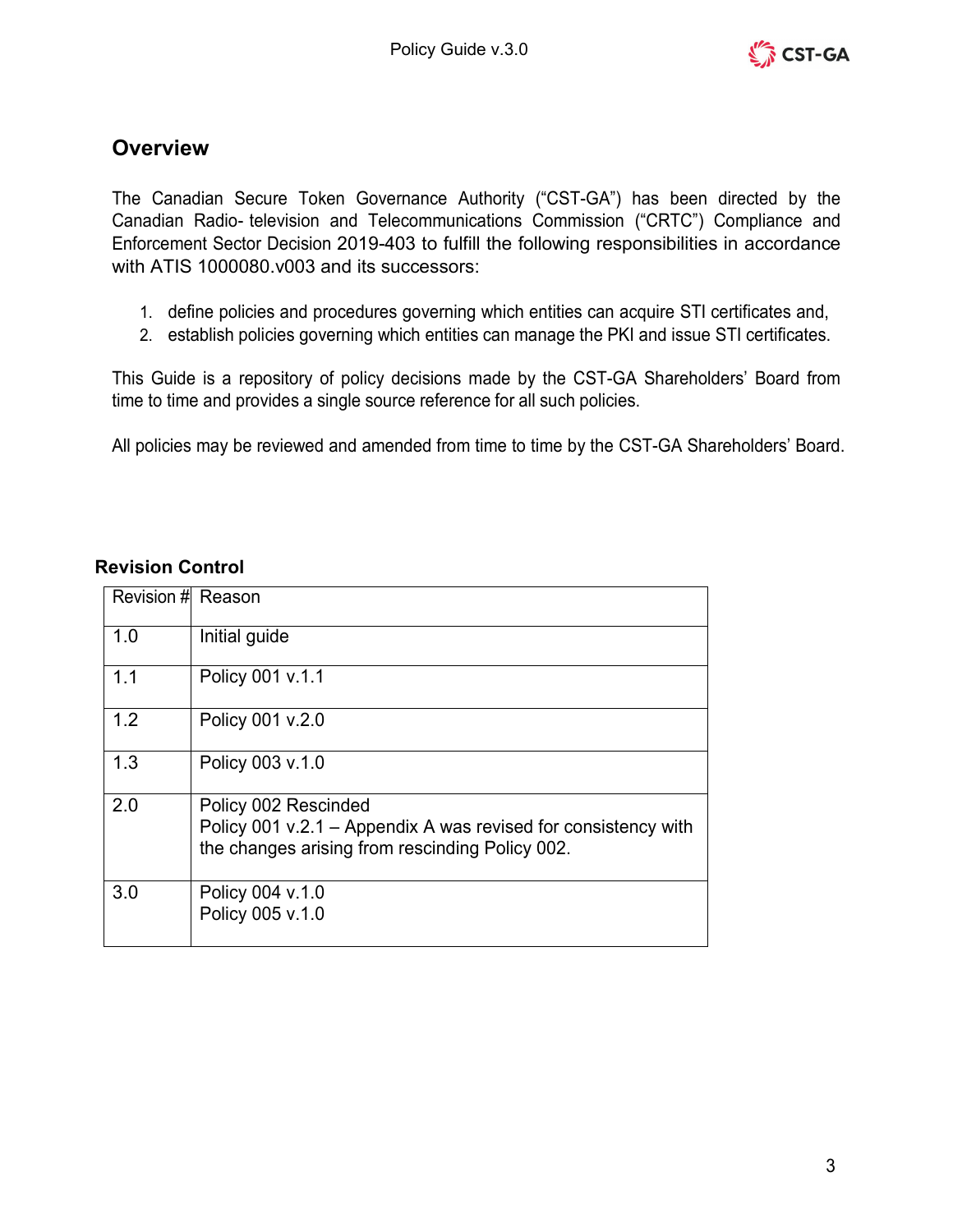

# <span id="page-3-0"></span>**Definitions**

"Authorized User" means those entities who meet the criteria to receive a Service Provider Code Token as described in CST-GA Policy 001 Service Provide Code Token Access Policy.

"Canadian Telephone Number" means telephone numbers derived from the assignment of central office codes by the Canadian Numbering Administrator to qualified Canadian telecommunications service providers.

All other capitalized terms have the meaning set forth in the relevant ATIS documents, i.e. ATIS 1000074 and 1000080 v003, 1000084v002 and their successors.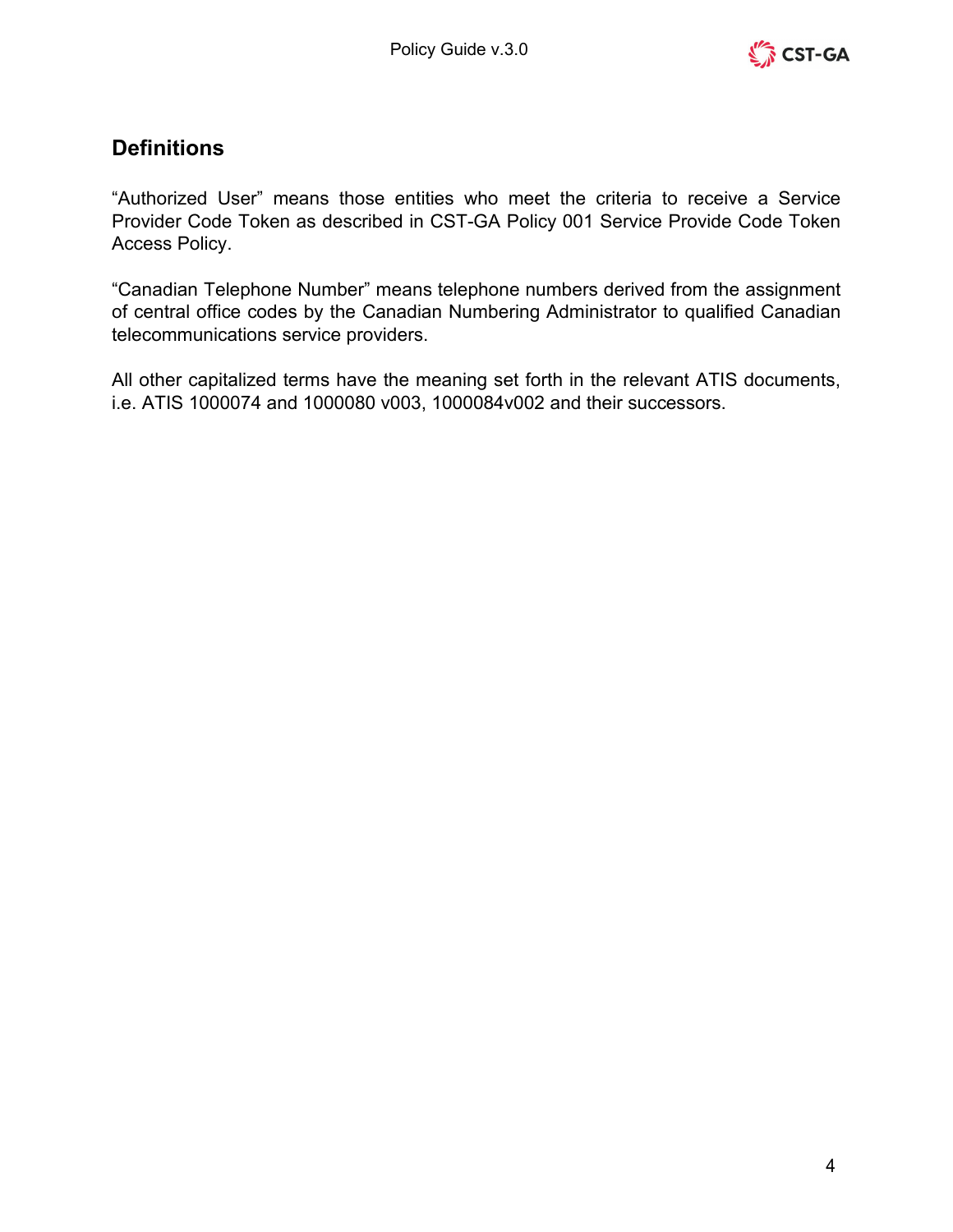

# <span id="page-4-0"></span>**Policies**

### <span id="page-4-1"></span>**Service Provider Token Access Policy**

Policy Decision: 001 Version: 2.1 Date: March 09, 2022

Service Provider Code (SPC) Tokens are obtained from the Canadian STI-PA and will permit access to Secure Telephone Identity (STI) certificates from an approved STI Certificate Authority (CA). STI Certificates are used to sign calls (i.e. to authenticate Caller ID) in the Canadian SHAKEN ecosystem.

Shareholders of the Canadian Secure Token Governance Authority ("CST-GA") are eligible to obtain SPC Tokens. Eligibility criteria to become a Shareholder in the CST-GA is as follows:

Canadian Incumbent Local Exchange Carrier ("ILEC"), Small Incumbent Local Exchange Carrier("SiLEC"), Competitive Local Exchange Carrier ("CLEC"), facilities based Wireless Service Provider ("WSP"), registered and in good standing with the Canadian Radio-television and Telecommunications Commission ("CRTC").

ILEC, SiLEC, CLEC or WSP has direct access to Canadian numbering resources from the Canadian Numbering Administrator.

In addition to the foregoing eligibility requirements, CST-GA Shareholders are required to submit a statutory declaration in a form determined by CST-GA from time to time ("Statutory Declaration") reporting the total combined number of Network Access Services and Mobile Subscribers (collectively, "NAS", as further defined in the Statutory Declaration) in its network. For CST-GA Shareholders that participate in the annual Statistics Canada Data Collection Survey ("DCS"), NAS shall be as reported in their most recent DCS filing. CST-GA Shareholders who are not required to participate in the DCS, or who become operational following the annual DCS filing deadline (and therefore have not yet filed a DCS report) will be required to report the actual NAS in its network at the time of its application to become an Authorized User.

Telecommunications Services Providers ("TSPs"), registered with the CRTC in a category which permits the provision of voice services in Canada and who are not eligible to become CST-GA Shareholders may obtain SPC Tokens by establishing with CST-GA their: (a) identity, (b) reputation and (c) STIR/SHAKEN technical compliance, through the form of application in Appendix A of this Policy.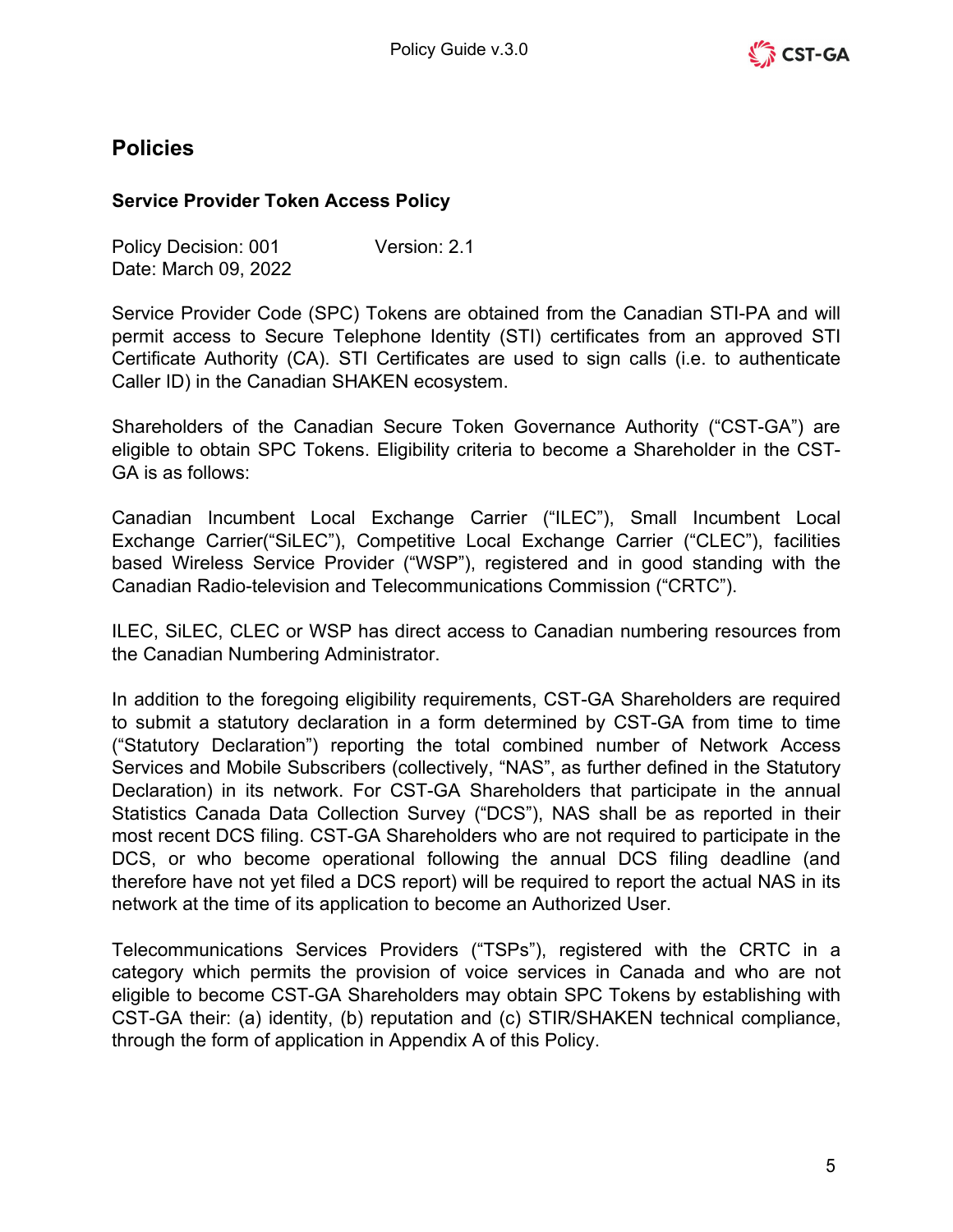

## **Appendix A**

## **Application to be Authorized by CST-GA to Receive an SPC Token in Canada**

#### **Identity**

Name *(Name must match CRTC registration)* Primary contact Name Title e-mail Telephone Number

List any secondary contacts here:

Registered with the CRTC in the following categories to provide voice services in Canada:

*(check all that apply)* BITS License Non-Dominant Carrier Reseller

Number of years of operation under this name in Canada: Operating Company Number (OCN) registered for this entity: Related Company *if applicable*:

**Note** if OCN is registered to a related company, the related company must be registered with the CRTC to provide voice services in Canada and listed on the application.

List names of all related entities providing voice services in Canada

List the countries in which the applicant operates telecommunications services

#### **Reputation**

The following questions are intended to provide additional information that may be useful for assessing the trustworthiness of the applicant organization, and for ongoing compliance monitoring by the CST-GA.

When has the applicant last filed a STIR/SHAKEN readiness report per CRTC Decision 2021-123 appendix 1 or 2?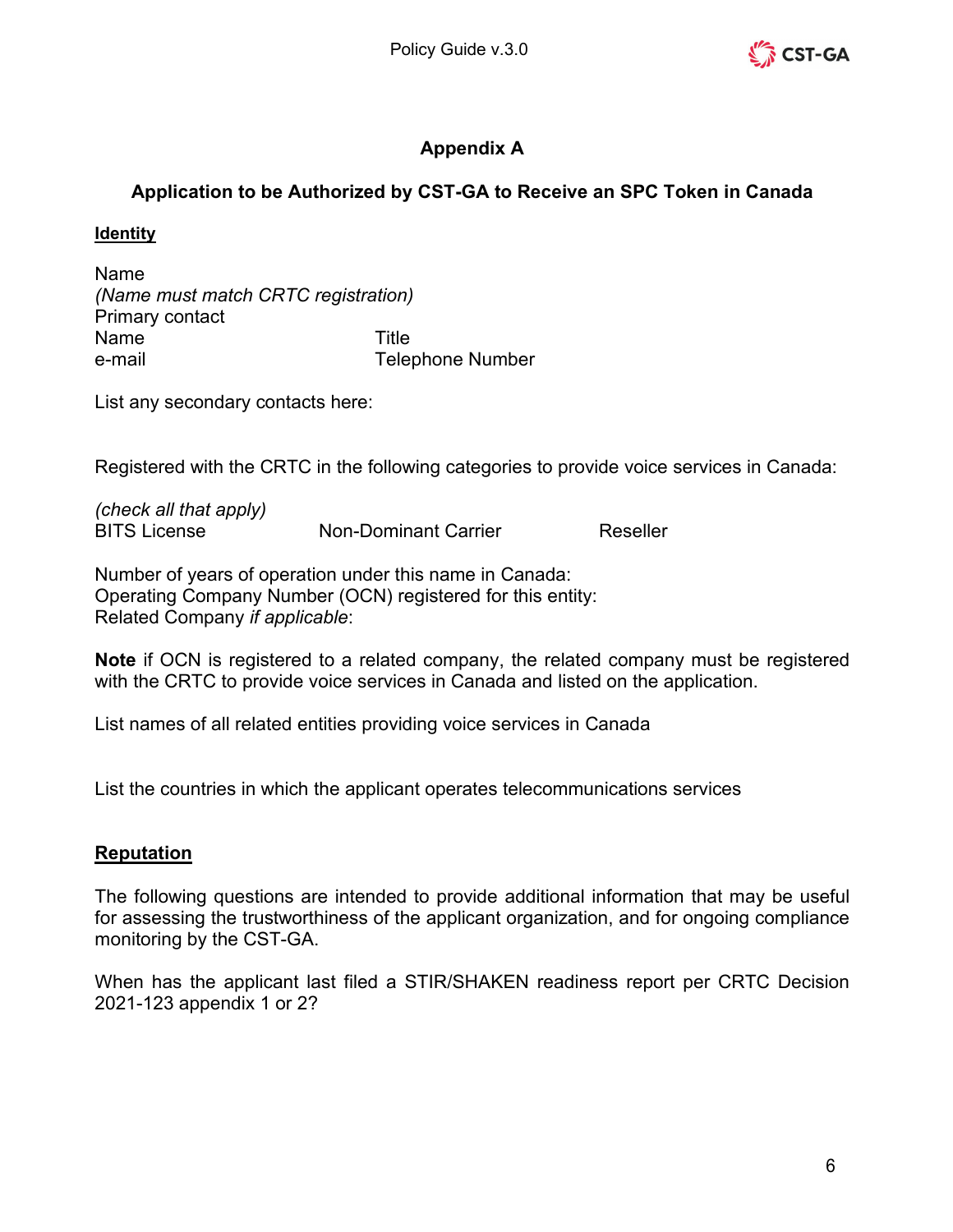

Please answer only Yes or No to the following:

- a. Has the applicant or any related party ever had CST-GA issued SPC token suspended or revoked?
- b. Has the applicant or any related party within the last two years, been subject to any CRTC enforcement actions relating to matters that could affect the integrity of the STIR/SHAKEN framework?
- c. Has the applicant or any related party within the past 2 years, received a "Cease and Desist-type" letter from any Canadian government agency (e.g., CRTC) that could affect the integrity of the STIR/SHAKEN framework?
- d. Has the applicant participated or is participating in CISC NTWG meetings regarding SHAKEN/STIR (e.g., Task Identification Forms (TIFs) 38, 40)?
- e. Does the applicant intend to participate with other Canadian Service Providers in the investigation of spoofing, robo-calling, or other nuisance calling incidents?
- f. Does the applicant participate in the Commissioner for Complaints for Telecomtelevision Services (CCTS)?
- g. Is the applicant considered by CCTS to be a non-compliant provider?
- h. Is the applicant or any related party an originating and/or terminating service provider in the US?
- i. Is the applicant or any related party a current or previous holder of a Service Provider Code token (SPC) in the US?

If yes, has this US SPC token ever been revoked or suspended?

- j. Has the applicant or any related party received in the last 2 years, a "Cease and Desisttype" letter from any US government agency (e.g., FCC, FTC, DoJ)?
- k. Is the applicant or any related party registered in the US Robocall Mitigation Database? If yes, please indicate status.
- l. Has the applicant in the last 2 years been removed from the US Robocall Mitigation Database by the FCC?
- m. Does the applicant or any related party participate in US Industry Traceback Group (ITG) Traceback requests?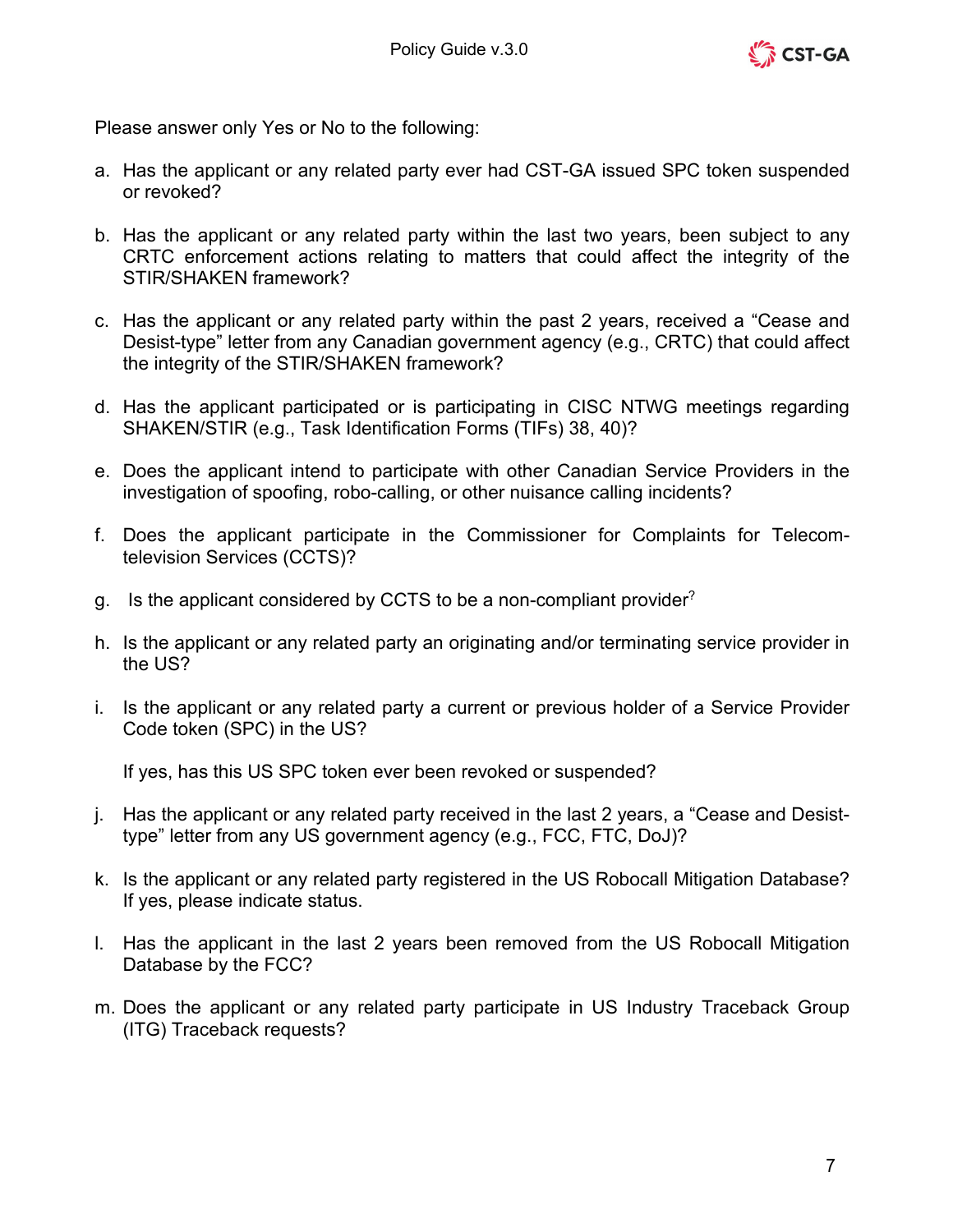

### **Technical Compliance**

Attach statement describing how the applicant determines that a caller has the right to use the calling party number including in the following scenarios:

- 1. **Individual user lines** (e.g., landline, mobile or VoIP client) where the calling number is inserted by the network. If the user has the ability to change the number that will be displayed, describe the mechanism used to determine that the user has the right to use the number. Describe how this information will be verified on a regular basis to ensure it is still accurate.
- 2. **Enterprise lines:** If the user has the ability to insert the calling party number, describe the mechanism to determine the user has the right to assert the number. If the mechanisms used is described in ATIS-1000089 (*ATIS Technical Report on Full Attestation Alternatives for Enterprises and Business Entities with Multi-Homing and Other Arrangements*) provide details of the implementation – for example, if a central telephone number database is used, identify the database and how it is populated and maintained. If a different mechanism other than those described in ATIS-1000089 is used, describe how this works, and why it provides a similar level of confidence.

By checking the box below, the undersigned hereby acknowledges and agrees that:

- 1. all information provided in this Application Form is true, complete and correct;
- 2. such information will be:
	- a. relied upon, and used by CST-GA to determine if authorization to acquire an SPC Token will be granted;
	- b. in the event that authorization is granted, incorporated by reference into the form of agreement that the undersigned will be required to execute and deliver to be authorized to acquire an SPC Token.

Sign

Print Name

#### **Revision Control**

 $\_$ 

\_\_\_\_\_\_\_\_\_\_\_\_\_\_\_\_\_\_

| Revision # Reason |                                                                                                   |
|-------------------|---------------------------------------------------------------------------------------------------|
| 1.0               | Initial definition of SPC token access policy                                                     |
| 1.1               | Amendment to reflect collection of NAS data as a requirement and<br>not as criteria               |
| 2.0               | Addition of alternate eligibility criteria for TSPs not eligible to<br>become CST-GA Shareholders |
| 2.1               | Revision to Appendix A for clarification and consistency with<br>rescinding Policy 002.           |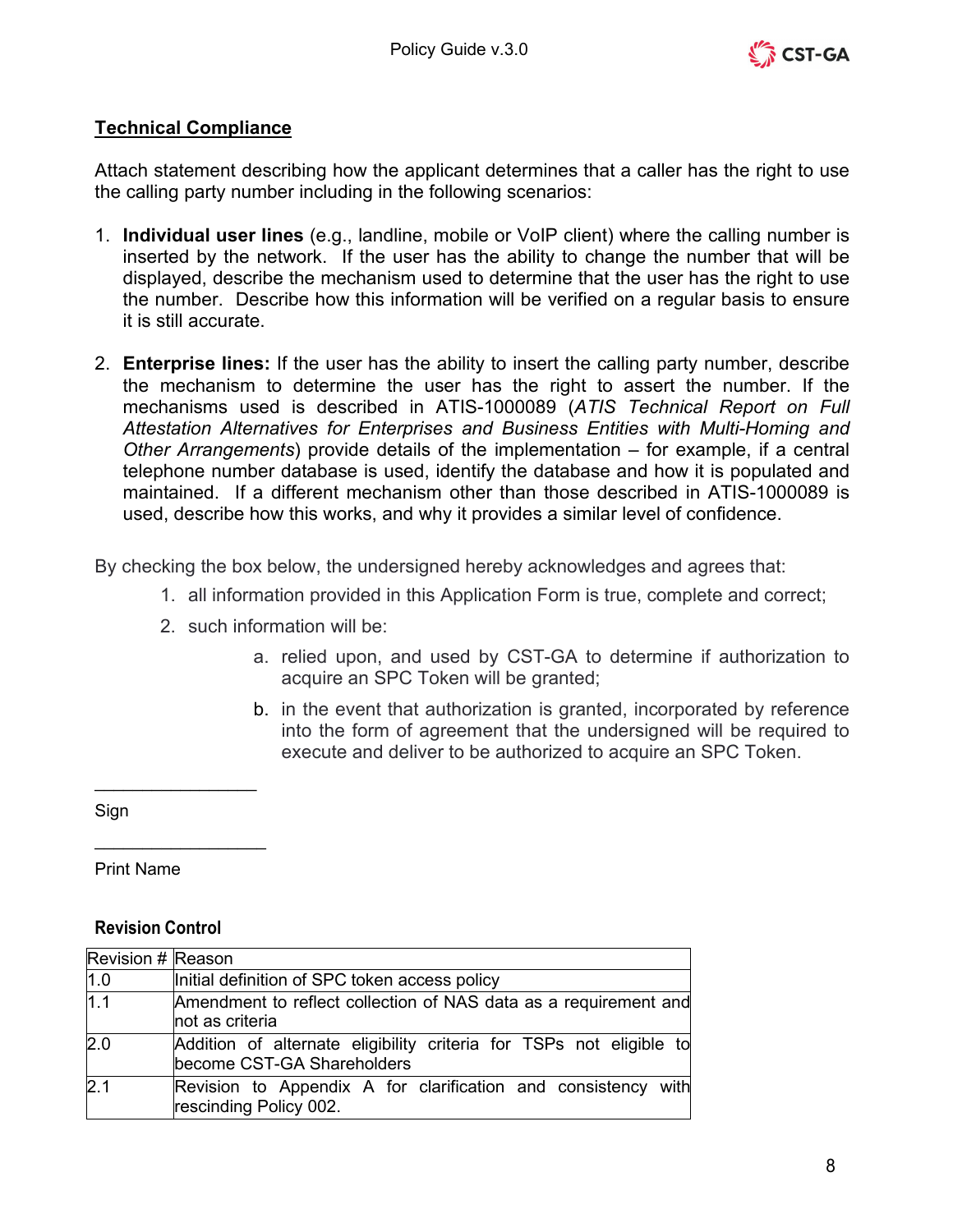

## <span id="page-8-0"></span>**Canadian SHAKEN Certificate – Restrictions on Use**

Policy Decision: 002 Version: RESCINDED

Date: March 09, 2022

| Revision #           | Reason                |
|----------------------|-----------------------|
| 1 በ                  | <b>Initial Policy</b> |
| March 2022 Rescinded |                       |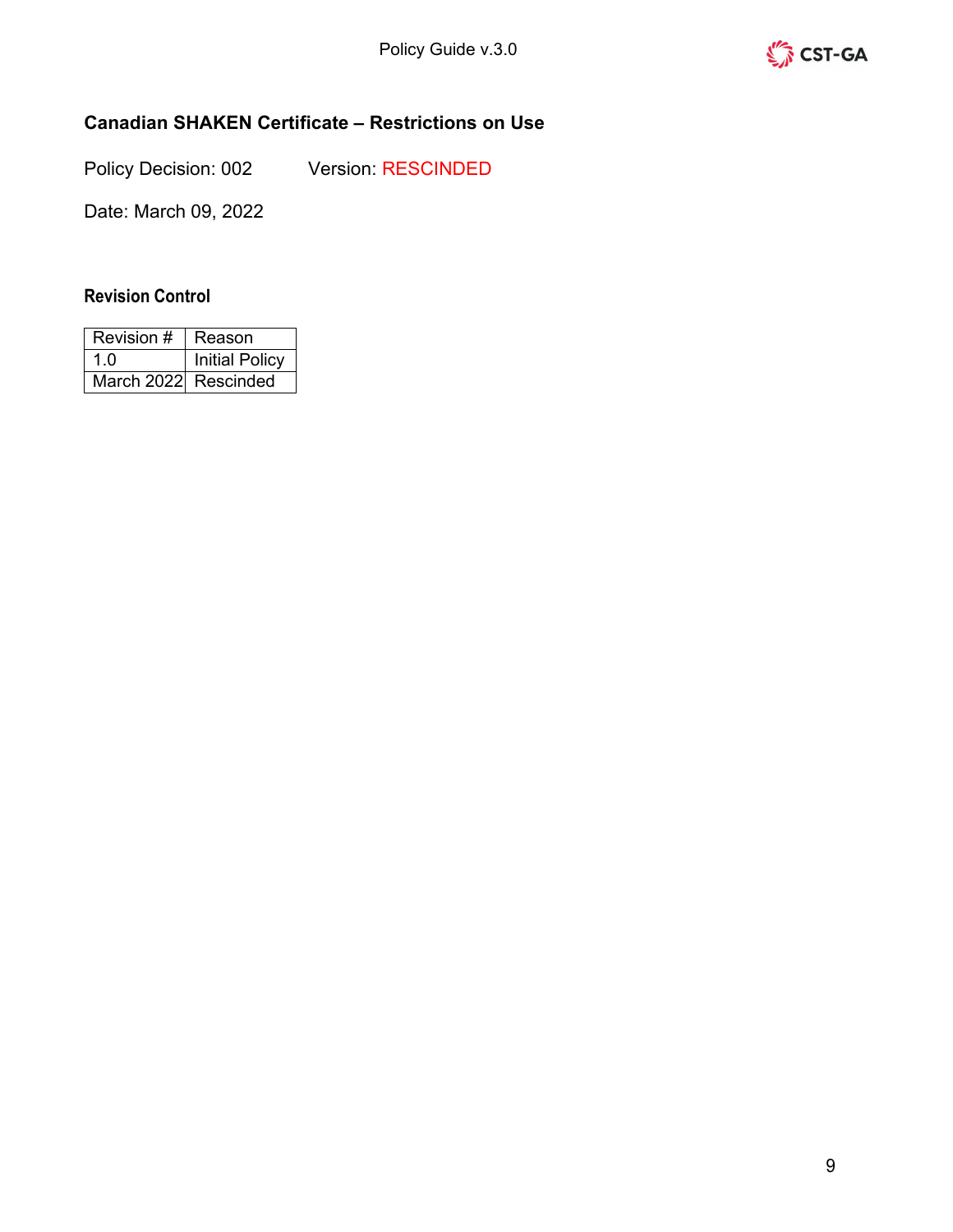

### <span id="page-9-0"></span>**Solution Vendor Testing Policy**

Policy Decision: 003 Version: 1.0

Date: November 25, 2021

#### **Summary**

CST-GA has recognized that establishing a process to gain some efficiencies in individual TSP testing of the STIR/SHAKEN policy and certificate management solution in Canada would be of general benefit to TSPs and solution vendors. This process will allow a solution vendor, once successfully performing and submitting User Readiness Test Plan results with their first TSP customer in Canada, to forgo submitting results to the PA for specified test cases/steps with other TSP customers. Subsequent TSP customers, using the same solution vendor and release (as further defined below), are still required to complete the User Readiness Test Plan, but with designated status information for specified test cases/steps.

### **Process**

- 1. Solution vendor and first Canadian TSP customer (who is an authorized user) initiate the testing process and submit User Readiness Test Plan results to the PA.
- 2. Once User Readiness Test Plan results are approved by the PA, subsequent Canadian TSP customers using the same vendor solution and release will not be required to include results for the following test cases/steps:
	- a. Test\_PA\_08 (Step 2)
	- b. Test\_PA\_09 (Steps 2 and 3)
	- c. Test\_PA\_10 (Steps 2 and 3)
	- d. Test\_PA\_11 (Steps 2 and 3)
	- e. Test\_PA\_13
	- f. Test\_PA\_14
	- g. Test\_CA\_API\_01 (Step 2)
	- h. Test CA API 02 (Steps 2 and 3)
	- i. Test CA API 03 (Steps 2 through 5)
	- j. Test  $CA$  API 04 (Steps 2 and 3)
	- k. Test CA API 05 (Steps 2 and 3)
	- l. Test\_CR\_02
- 3. For each of the above test cases/steps, the TSP can instead indicate: "**Solution vendor [***Vendor Name***] with release [***Vendor Release Number***] completed as part of the User Readiness Test Plan results approved for TSP [***TSP Name***]**" in the "**Status**" column.
- 4. For ongoing compliance with this process, each solution vendor will be required to:
	- a. Complete any required acceptance testing on subsequent CST-GA STIR/SHAKEN policy and certificate management solution releases with at least one TSP customer, and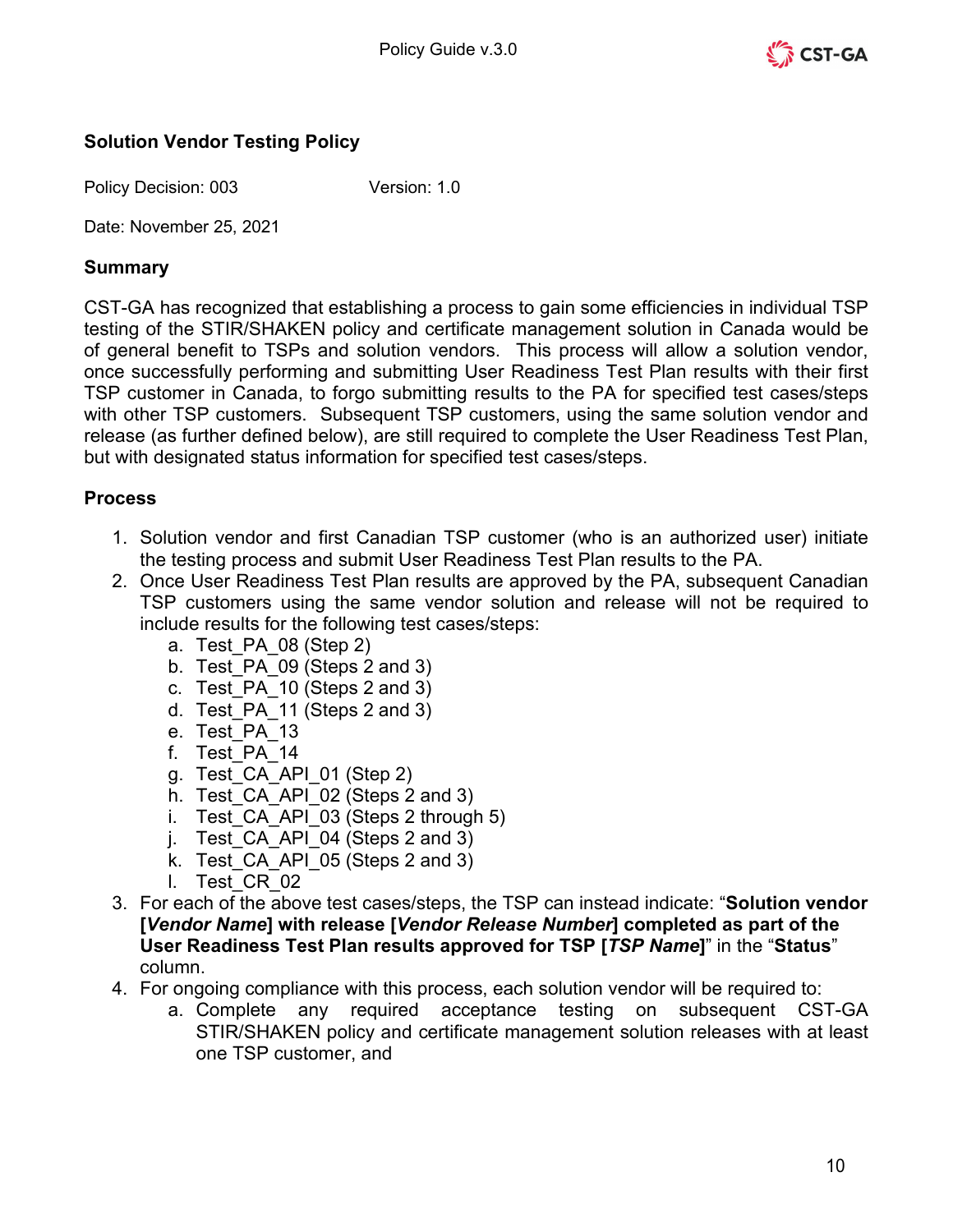

- b. Complete the User Readiness Test Plan on any subsequent release of the vendor solution that potentially impacts any of the above specified test cases/steps.
- 5. CST-GA retains the exclusive right to withdraw or modify this process at any time.

| Revision #   Reason |                       |
|---------------------|-----------------------|
| 1 በ                 | <b>Initial Policy</b> |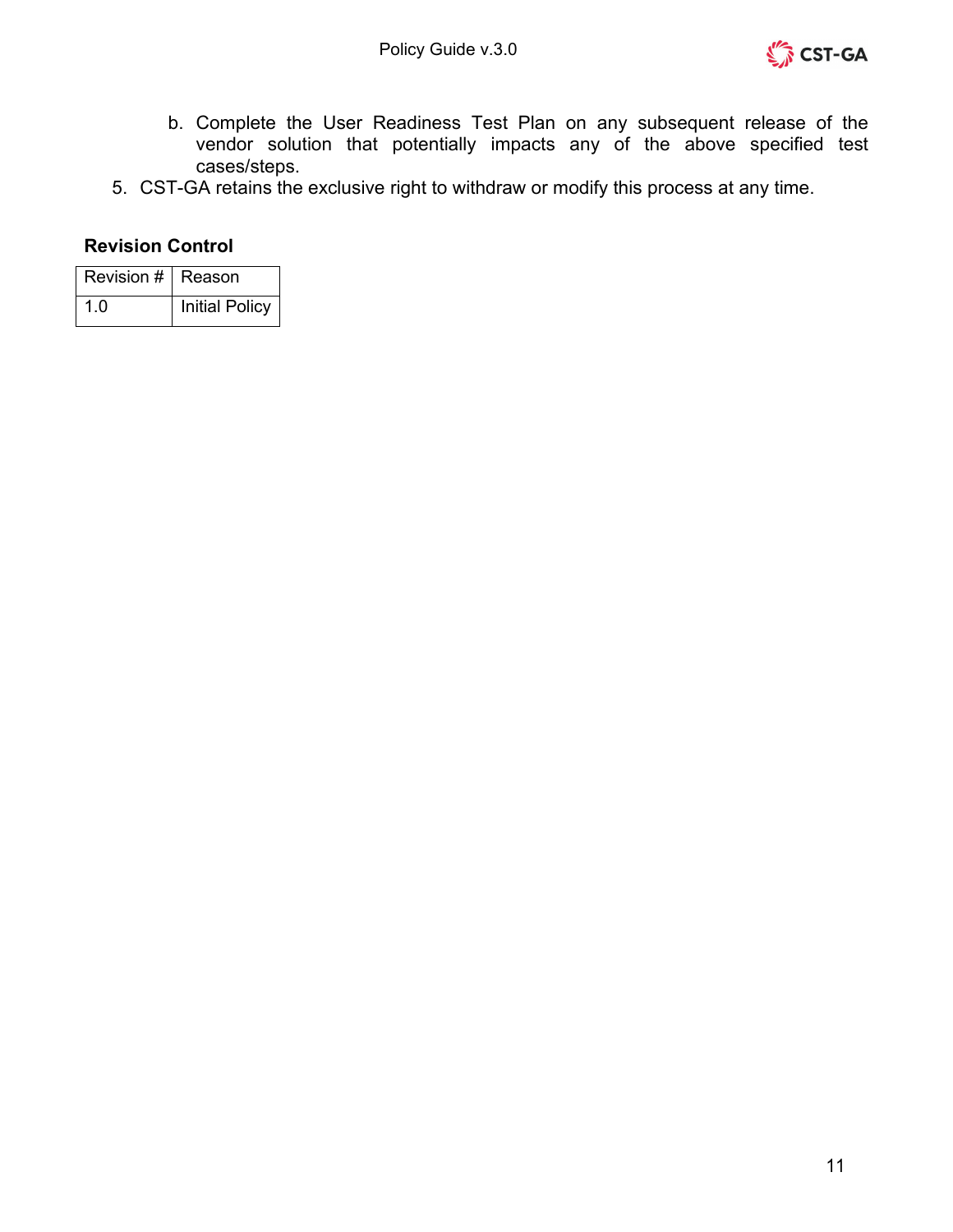

### **Revocation of STI Service Provider Code (SPC) Token**

Policy Decision: 004 Version: 1.0

Date: June 23, 2022

This policy describes the circumstances for which an STI Service Provider Code (SPC) Token may be revoked, and the process leading to a revocation.

### **I. Background**

The STIR/SHAKEN framework is designed to help mitigate illegal and unwanted caller ID spoofing and robocalling. The role of the Canadian Secure Token Governance Authority (CST-GA) is to oversee the ongoing operations of the framework in Canada and implement policies to ensure the overall integrity and security of the framework.

Service Provider Code (SPC) Tokens are exclusively for eligible entities as defined by the CRTC and outlined in CST-GA Policy 001. An eligible service provider (SP) applies to the CST-GA for a SPC Token, and once assigned, the SPC Token enables the SP to apply to an approved Secure Telephone Identity Certification Authority (STI-CA) for the SHAKEN certificate the SP needs to "sign"[1](#page-11-0) calls with the proper level of attestation. Essentially, the SPC Token allows the SP to obtain a Certificate to sign calls within the STIR/SHAKEN ecosystem.

The eligible SPC Token holder must also execute a User Agreement defining the terms under which the SPC Token may be used. Misuse of the SPC Token, or failure to comply with applicable policies and other safeguards, could jeopardize the integrity of the STIR/SHAKEN ecosystem. For this reason, the User Agreement requires compliance with these policies and safeguards:

*SPC tokens may only be used for the intended purposes as set forth in the User Agreement and the ATIS SHAKEN Specifications and in compliance with all requirements of such specifications. Entity agrees not to sign any telephone calls that do not meet the levels of attestation in the relevant ATIS SHAKEN Specifications.*

#### **II. Authority to Revoke Tokens**

Revocation is to be performed by the STI-PA at its own discretion in some well-defined instances, or as directed by the CST-GA.

The STI-PA is primarily responsible for revoking SPC Tokens in the case of compromised credentials (see section III. Reasons for Revocation A), or when an entity is exiting the ecosystem (see section III. Reasons for Revocation B). In either of these instances, there is no question as to whether an SPC Token should be revoked. The STI-PA will also revoke SPC Tokens as directed by the CST-GA.

The CST-GA oversees all revocations other than those for compromised credentials or for when an entity is exiting the ecosystem. The CST-GA retains the right to review all STI-PA revocations.

<span id="page-11-0"></span><sup>&</sup>lt;sup>1</sup> The term "sign" means the process whereby the originating provider appends a digital signature to attest to the level of trust that it has in the calling number.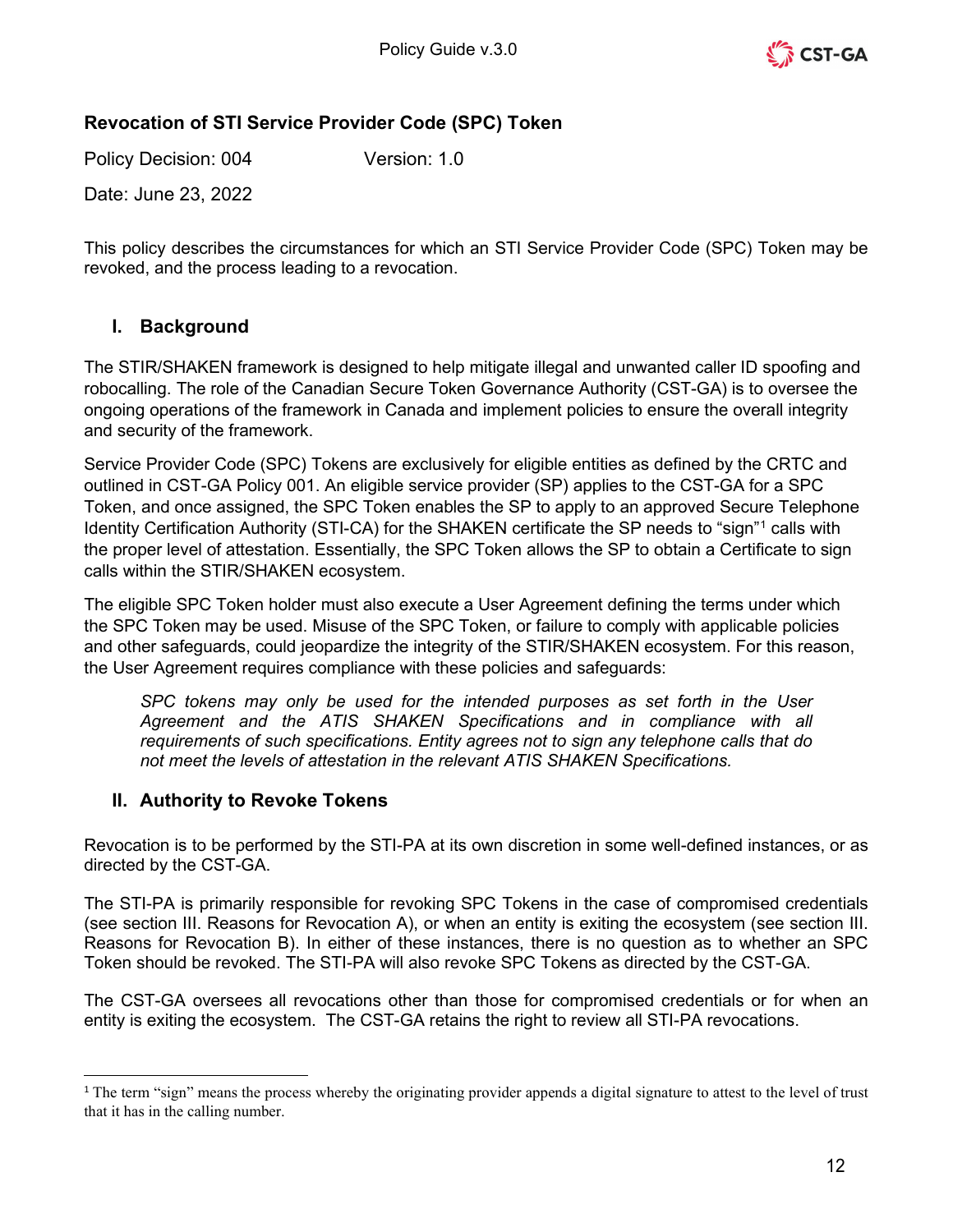

There is no refund of annual fees, nor credit brought forward, if an SPC Token is suspended or revoked.

#### **III. Reasons for Revocation**

SPC Tokens may be revoked in the following circumstances:

- A. Compromised credentials. If the SPC Token's private key has been lost or stolen, or is or has been misused or otherwise compromised, or the Certification Authority has been compromised.
- B. The SP exits the ecosystem and closes their account with the STI-PA.
- C. Failure to pay any fees owing to CST-GA for more than 60 days past due.
- D. Failure to comply with other CST-GA Policies contained in this Guide, including but not limited to the [SPC Token Access Policy](#page-4-1) 001.
- E. At the direction of the CRTC or another body with relevant federal authority due to a violation of federal law and regulations related to caller ID authentication.
- F. Knowingly and/or repeatedly appending A or B level attestation to a telephone number in the following circumstances:
	- 1. NPA unassigned
	- 2. NXX unassigned
	- 3. NANP non-conforming
	- 4. Do not Originate associated with TN
	- 5. Certificate does not match country of origin
- G. Any breach of the terms and conditions of the User Agreement.
- H. Revocation of an SPC Token (or equivalent) in another jurisdiction.

### **IV. Complaints**

Circumstances which could lead to revocation may only be identified by the CST-GA, STI-PA, SPs, or a regulatory authority (a "complainant"). CST-GA will not respond to complaints from subscribers of telecommunications services or from parties who are outside of the Canadian STIR/SHAKEN ecosystem.

All complaints must be submitted using the standard SPC Token Complaint Submission Form provided in Appendix A of this Policy. Complaints which do not conform to the processes described in this Policy will not be reviewed. Further, complainants must demonstrate that good faith efforts have been made to resolve the complaint directly with the SP.

The CST-GA may inform the CRTC's Chief Compliance and Enforcement Officer of the Complaint and Review process.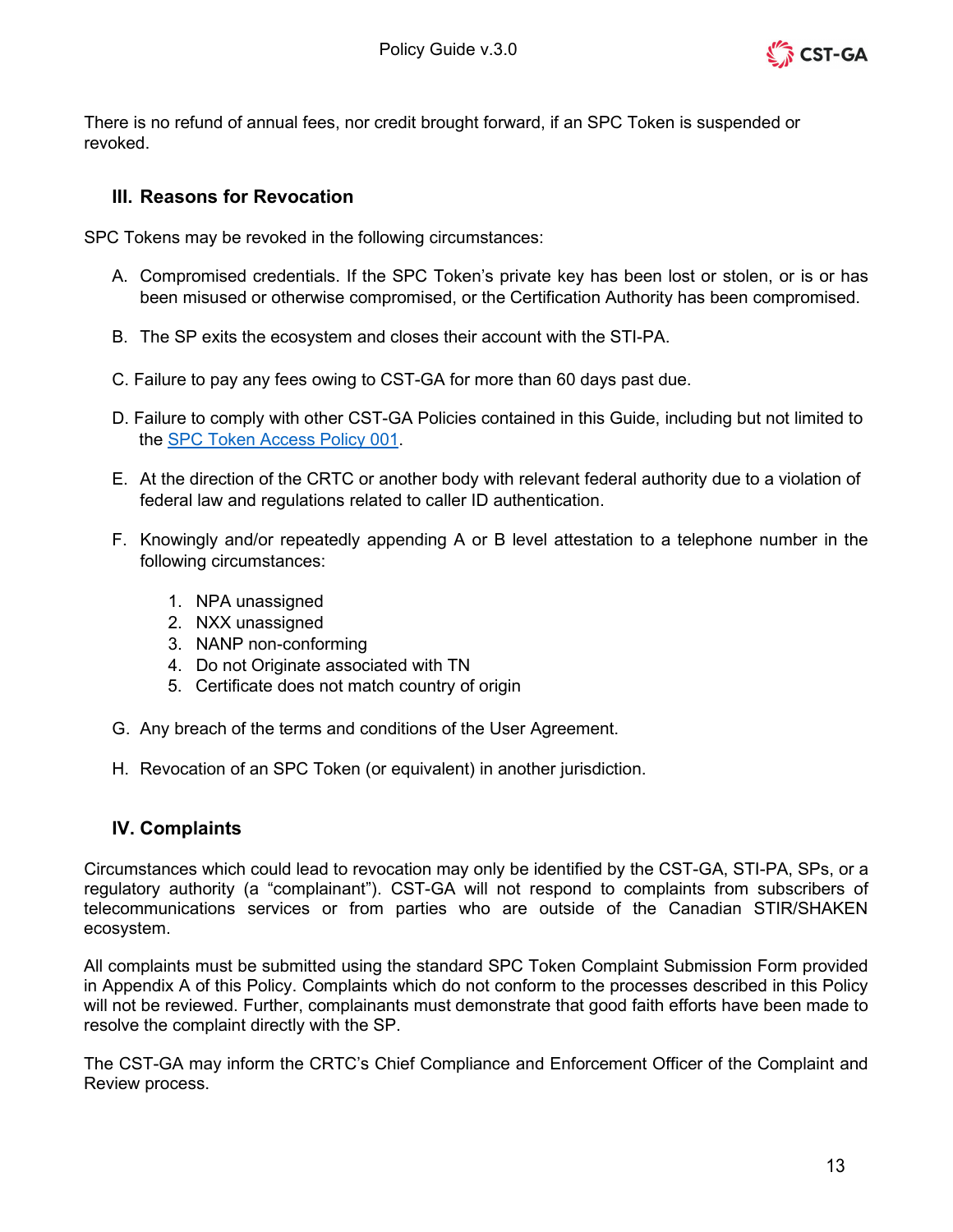

### **V. Complaint Process**

- 1. On receipt of an STI SPC Token Complaint Submission Form, CST-GA will evaluate if it discloses sufficient, accurate information, and if the complaint is related to an established Reason for Revocation under this Policy. Furthermore, the complainant must demonstrate that reasonable effort has been made to resolve the issue directly with the SP.
- 2. In the event that CST-GA finds that the requirements in paragraph 1 above have been met, CST-GA will notify the complainant and deliver a Notice of Complaint to the respondent. The Notice of Complaint will include:
	- Confidentiality requirements
	- Identification of the complainant and the party against whom the complaint has been made
	- Summary of the complaint and relevant facts
	- Statement of CST-GA decision to investigate further
- 3. The respondent will have 5 days to respond in writing to the Notice of Complaint.
- 4. Following receipt of the response from the respondent, the CST-GA will have 10 business days to make a determination that:
	- no further action is required
	- further action or additional information is required
	- A Corrective Action Plan (CAP) is required by respondent. The CAP refers to a specific plan the SP must fulfil and is bound to follow, in order to avoid the revocation of its SPC Token
	- The SPC Token should be revoked without further investigation
- 5. CST-GA will prepare a Notice of Determination, which will include:
	- Confidentiality requirements
	- Summary of findings
	- Determination
	- Review Process
- 6. The Notice of Determination will be delivered to the complainant and the respondent.
- 7. Upon receipt of the Notice of Determination the respondent must communicate in writing within 5 business days of its intention to (1) provide a Corrective Action Plan (if permitted or required to do so under the determination); or (2) seek a review of the determination.
- 8. If the respondent does not respond in writing within 5 business days, CST-GA will direct the STI-PA to deactivate the SP account and notify all STI-CAs of the revocation of the SPC Token.
- 9. In the event that the respondent notifies CST-GA of its intention to seek a review of the determination or to implement a CAP (where permitted), CST-GA will direct the STI-PA to notify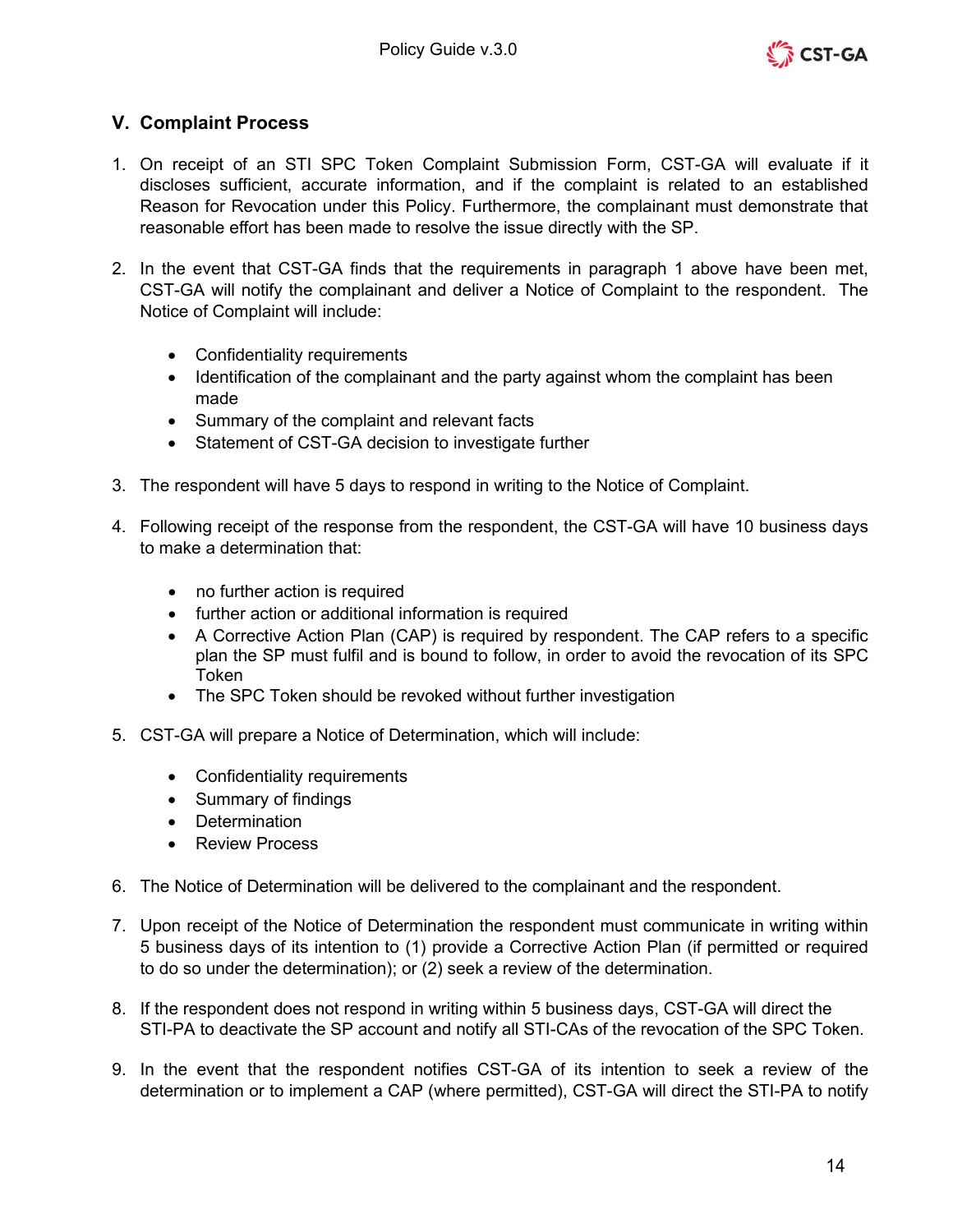

the STI-CA not to issue any new or additional certificates to the respondent until the complaint is finally determined under this Policy**.**

#### **VI. Review Process**

The respondent may submit its request for a review using the Request for Review template provided in Appendix B to be delivered to CST-GA, within 5 days of receipt of the CST-GA Notice of Determination.

On receipt of a Request for Review, CST-GA will engage a third-party mediator, selected by the respondent from a list of mediators maintained by CST-GA. The mediator will have 5 business days to review the file and provide its determination to the parties as to whether the original determination should be modified or should stand. Such determination shall be binding on all parties. The entire cost of the mediator and review will borne by the unsuccessful party.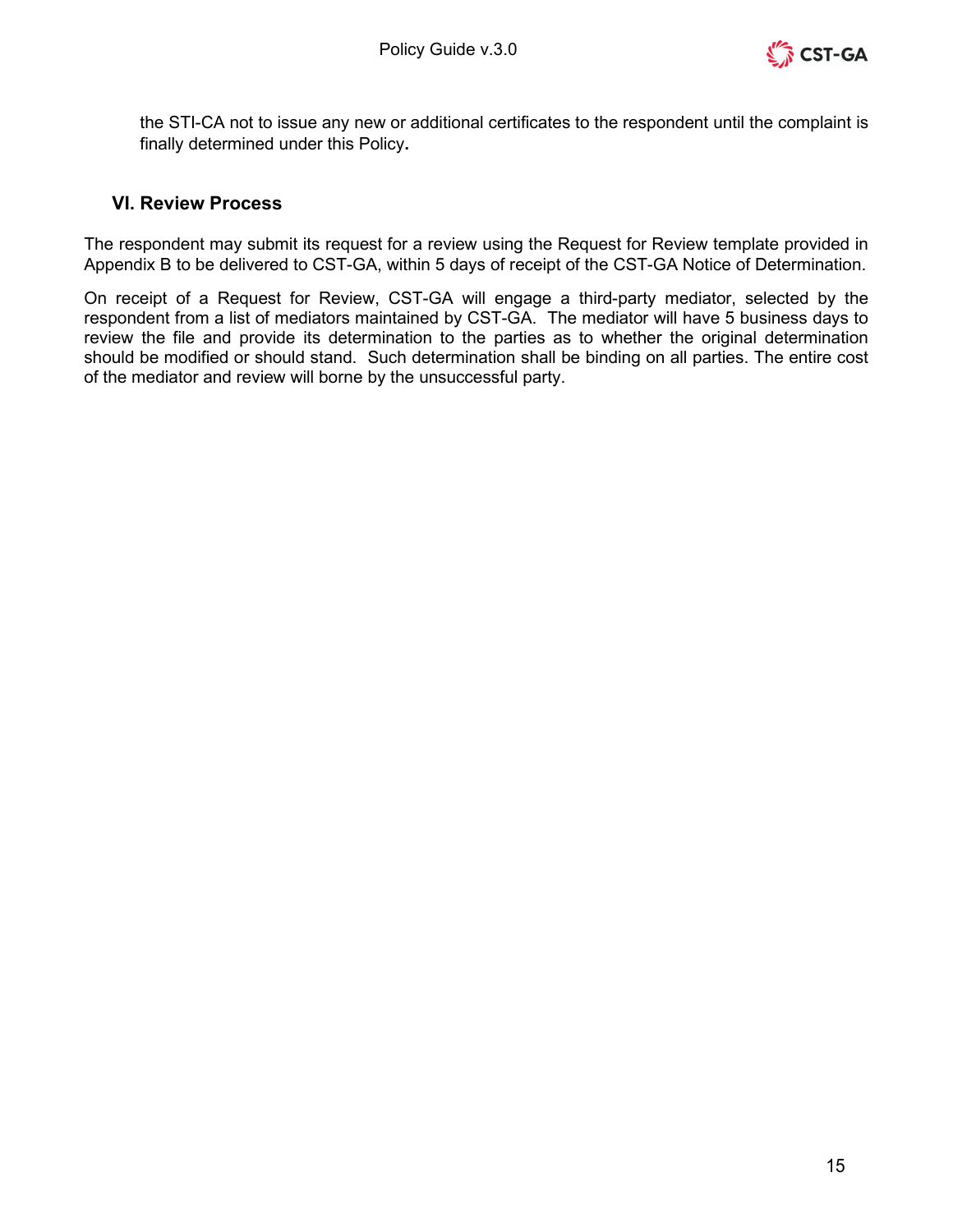

### **Appendix A**

#### **STI SPC Token Complaint Submission Template**

At a minimum, the following data must be provided about a complaint:

- Name and affiliation of complainant, including contact information
- Name of party against which claim is submitted, including contact information
- Nature of complaint and supporting information, including reference to the accepted Reasons for Revocation described in the Policy
- Demonstration that reasonable effort has been made to resolve the issue directly
- Acknowledgment that any information provided may be shared with an appropriate regulatory authority such as the CRTC.

The STI SPC Token Complaint is to be submitted directly to CST-GA info@cstga.ca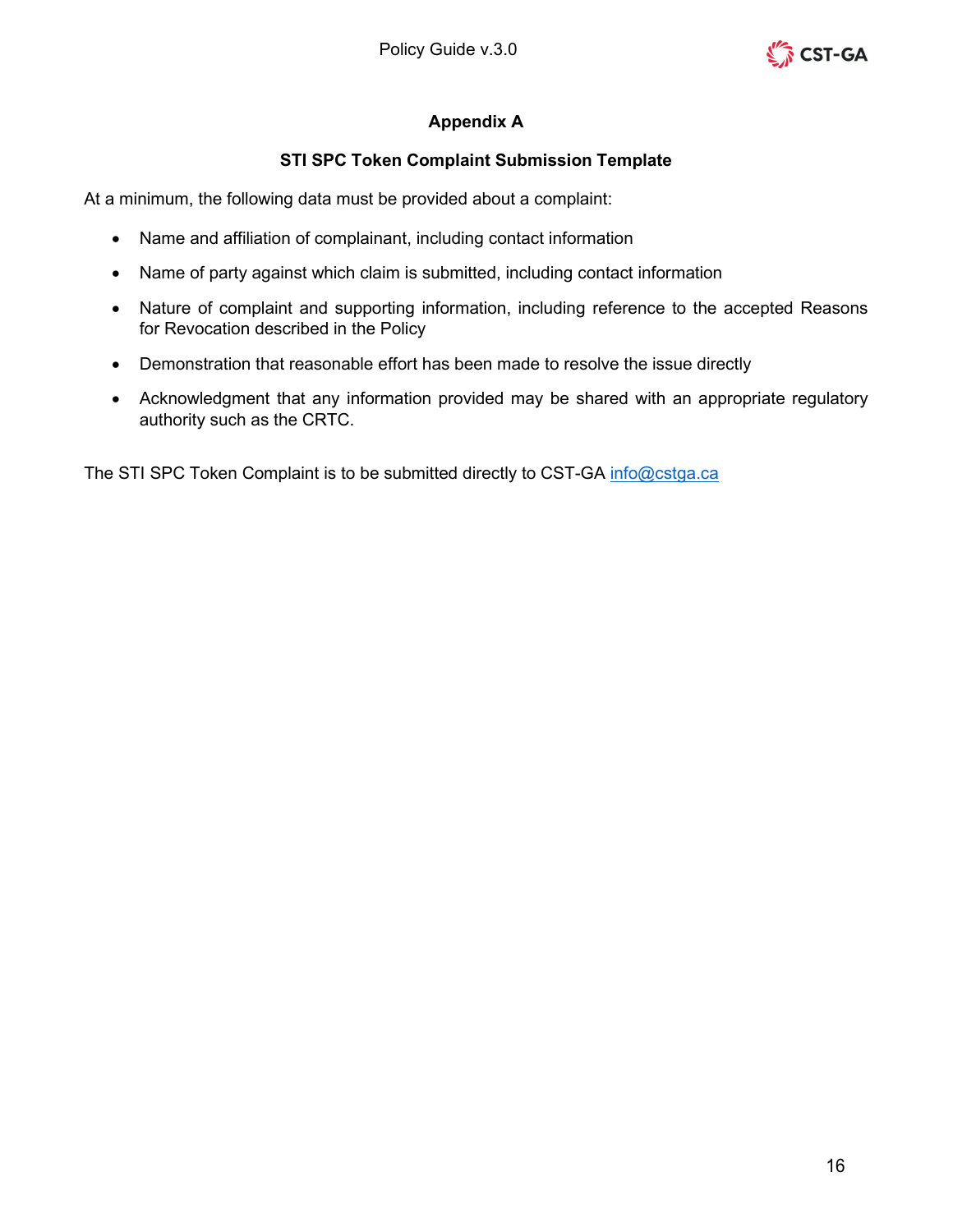

### **Appendix B**

#### **Request for Review Template**

A Request for Review can only be submitted once the CST-GA has provided the respondent with a Notice of Determination. The Request for Review must include the following information:

- Name and affiliation of respondent including contact information
- The determination
- Detailed reason(s) why the determination (and/or Corrective Action Plan if permissible by the determination) is not accepted by the respondent
- Acknowledgment that data may be shared with an appropriate regulatory authority such as the CRTC

| Revision #   Reason |                       |
|---------------------|-----------------------|
| 1 ()                | <b>Initial Policy</b> |